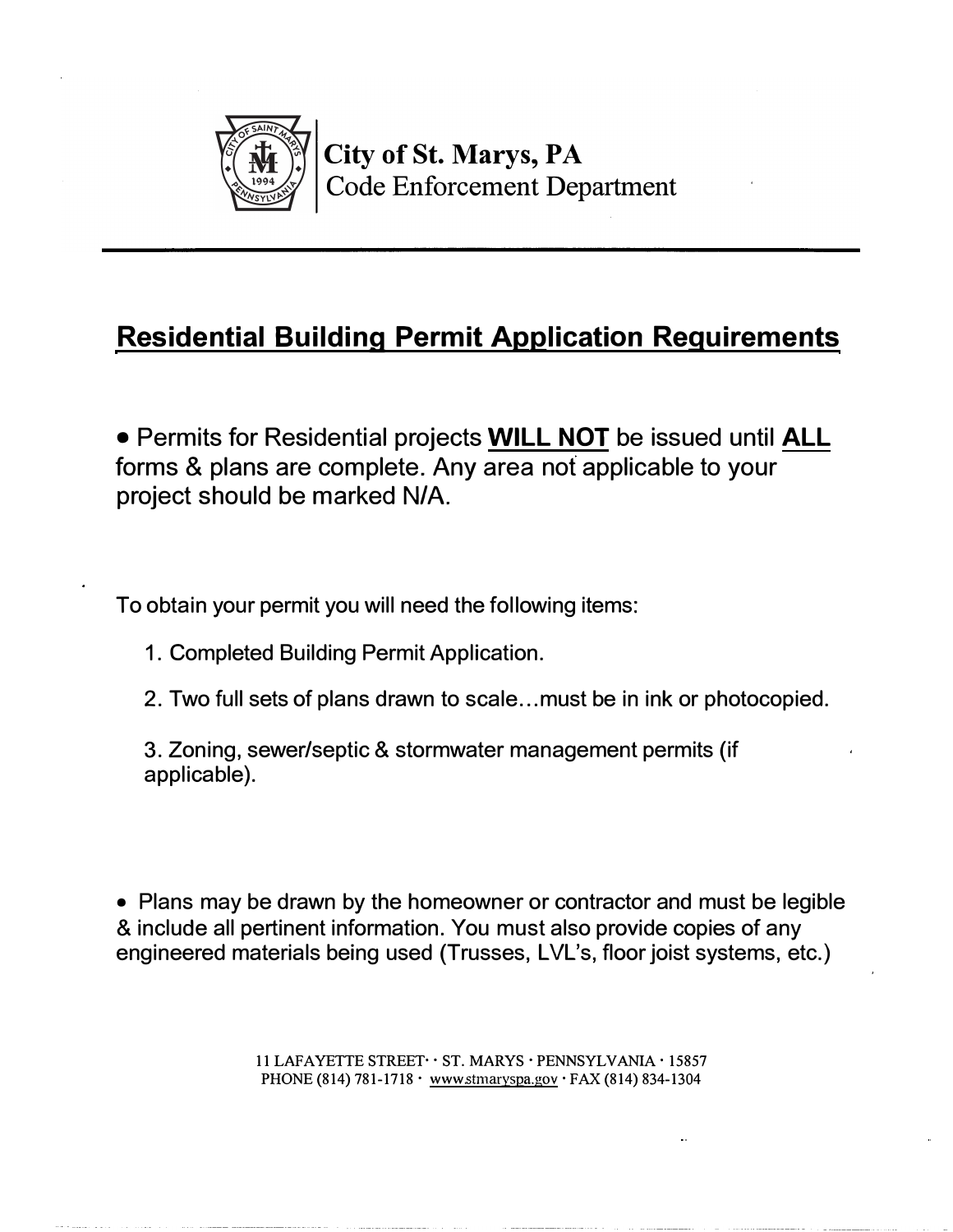

*��'?t* **City** of **St. Marys, PA** *\\J�=£t�f'f.fj*1 Code Enforcement Department

# **Deck Plan Requirements**

These guidelines and cross section are designed to assist you with your deck plans. Please include as much information as possible to speed up the plan review & building permit process.

*Decks must include the following: All fasteners* **&** *hardware in contact with treated lumber must be hot-dipped galvanized, stainless steel or ACQ approved fasteners. All flashing used at ledger board/house connection must be corrosion resistant metal or approved non-metallic material. Post-to-beam attachment must be as shown in Fig. 8 or 10. Ledger board lag* & *thru-bolts must be staggered as shown in Fig. 19. Lateral load supports as shown in Fig. 502.2.2.3 must be used in not less than 2 locations per deck.* 

Deck plans & attached cross section must include the following items:

- 1. Top, front & side views of deck showing length & width.
- 2. Size, thickness & depth below grade of concrete footers. (Minimum 36" deep to bottom, 6" thick)
- 3. Size, type & spacing of support posts.
- 4. Size, type & span of carrier beams.
- 5. Size, type, span & on center spacing of floor joists.
- 6. Type & thickness of decking material.
- 7. Show location of flashing, hangers, thru bolts, etc.
- 8. Show stairway details. (Stair rise & tread depth)
- 9. Show height of handrail, guardrail & baluster spacing.

Attached deck cross section is to help show most information but cannot be accepted as your only plan. If you intend to put a roof over your deck include that information as well. If you are unsure of a code requirement please ask.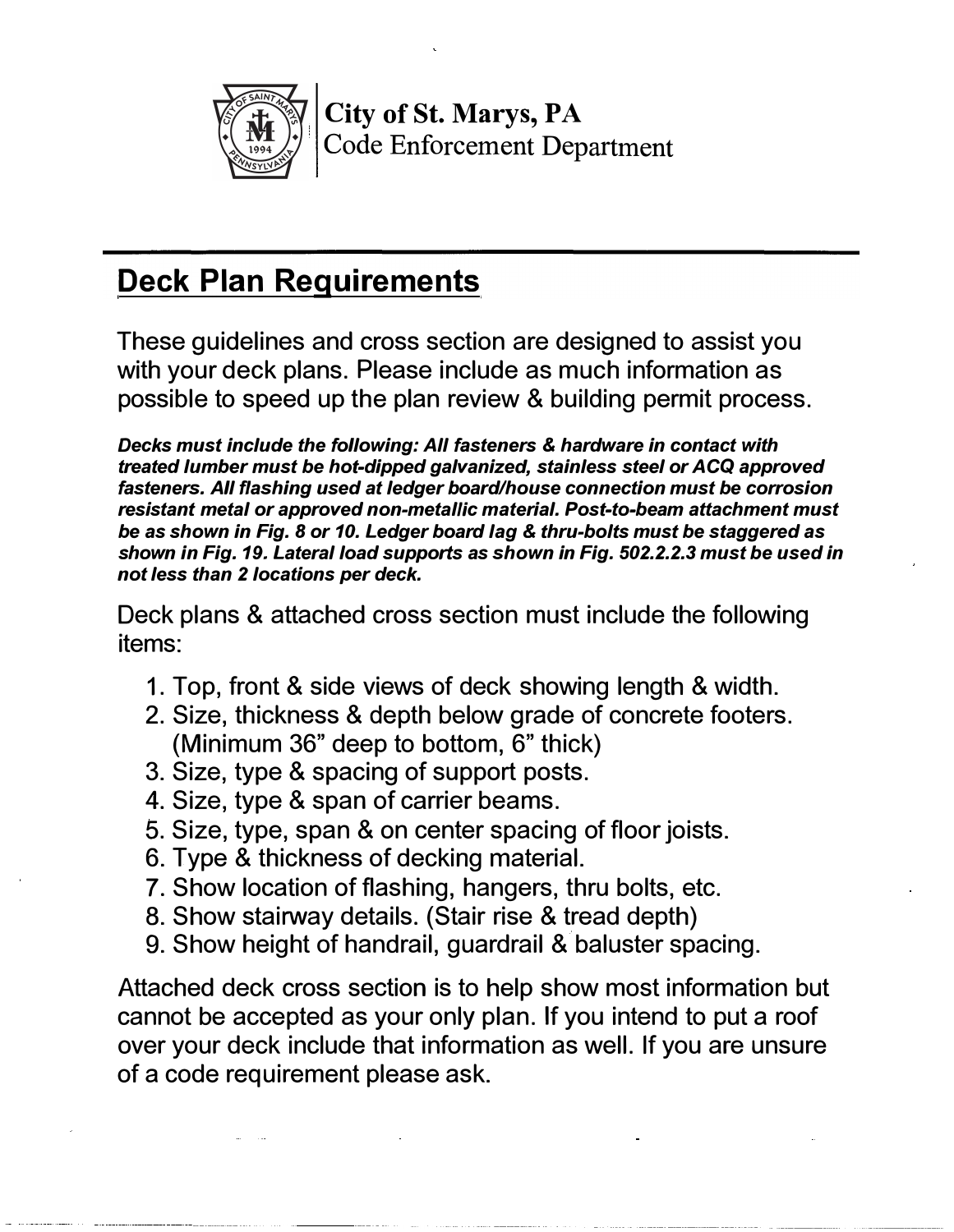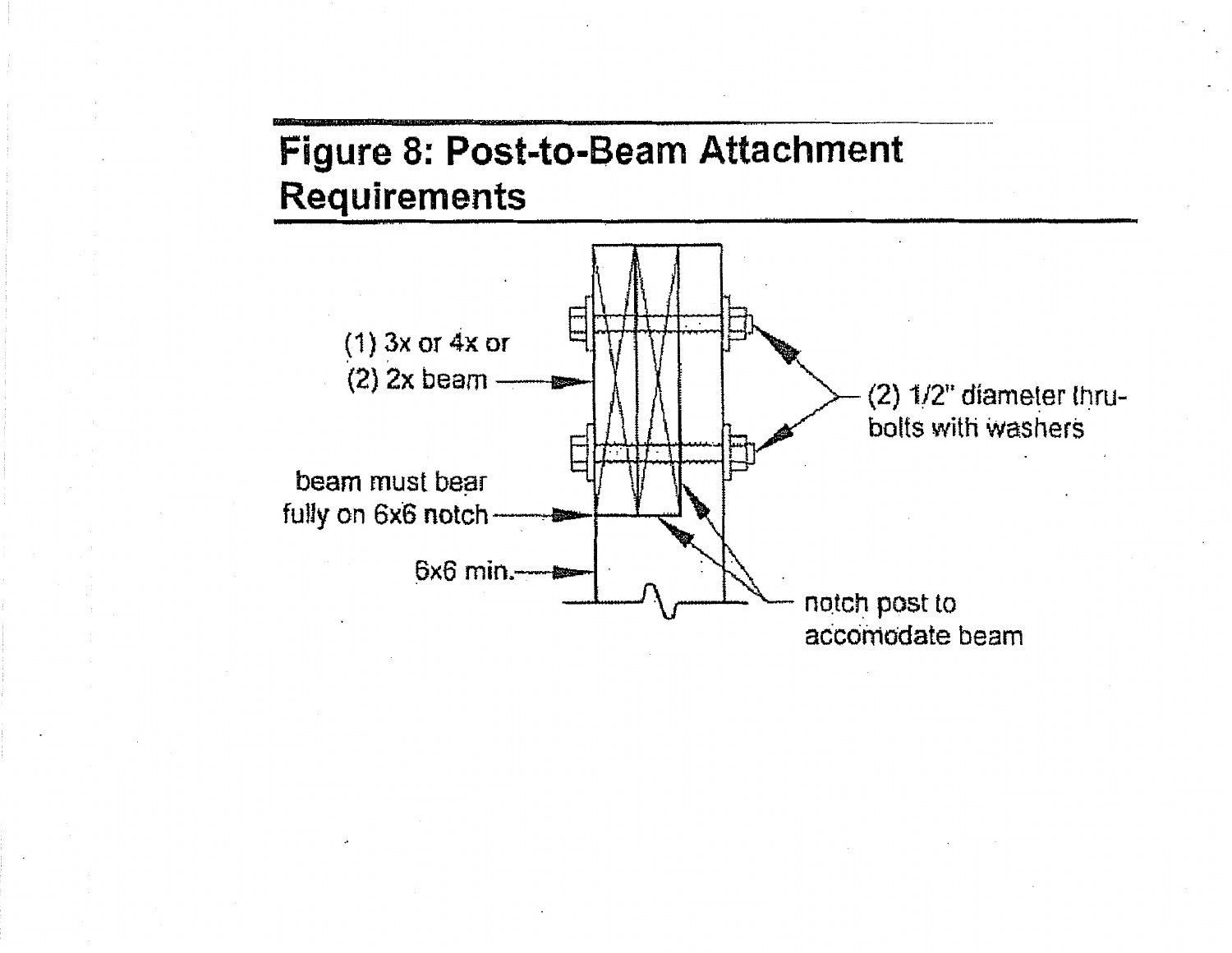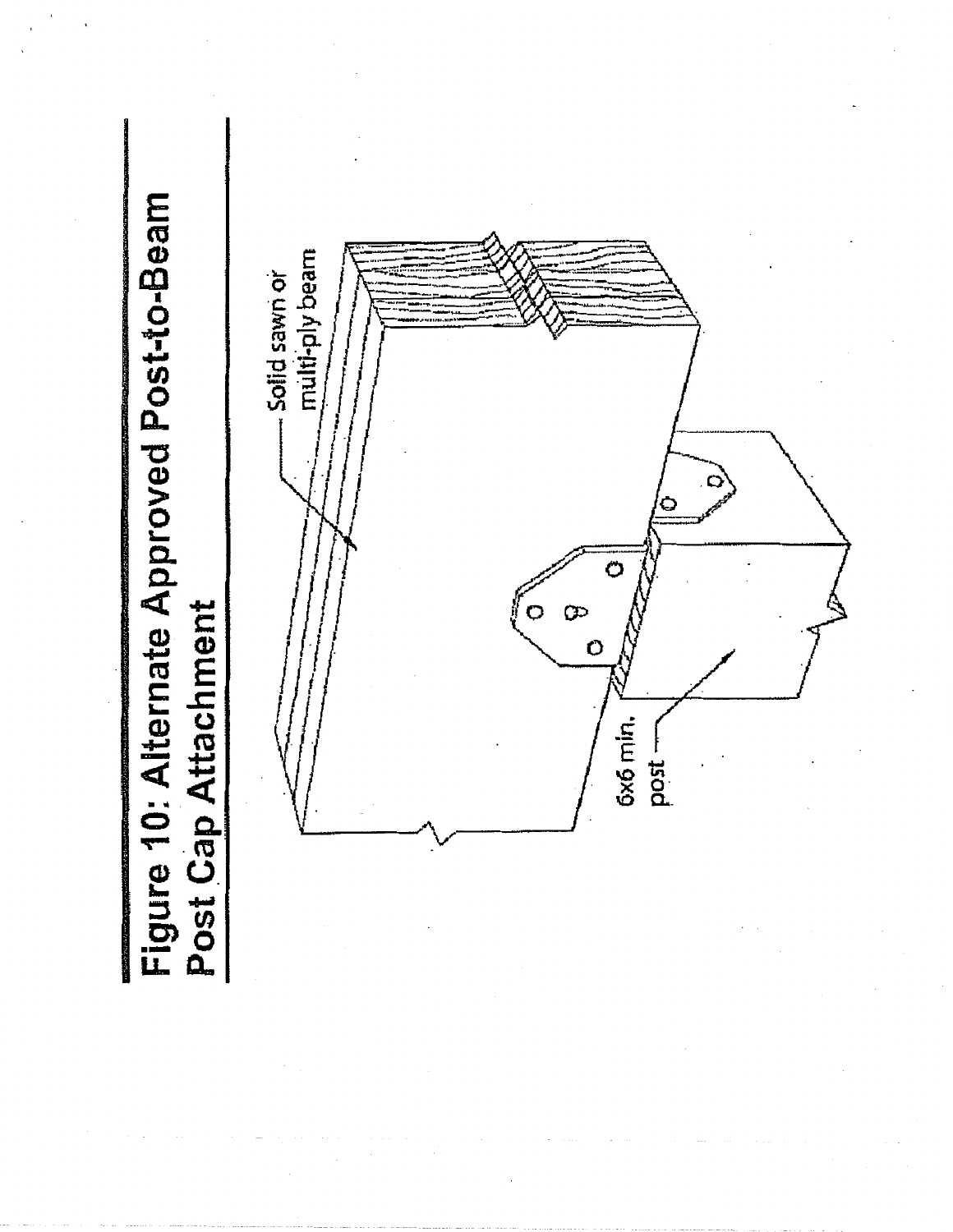#### $\mathbf{E}$ **EXECUTION PRESCRIPTIVE RESIDENTIAL WOOD DECK CONSTRUCTION GUIDE AND SETTLE PRESCRIPTIVE RESIDENTIAL WOOD DECK CONSTRUCTION GUIDE**

**Placement of lag screws or bolts in deck ledgers**  The lag screws or bolts shall be placed two inches from the bottom or top of the deck ledgers and between two and five inches from the ends. The lag screws or bolts

shall be staggered from the top to the bottom along the horizontal run of the deck ledger (see Figure 19). Proper installation of lag screws or bolts shall be verified by the building official.

#### **Figure 19: Ledger Board Fastener Spacing and Clearances**  stagger fasteners 치)들 See Table 5 **in** 2 rows **5.5" min.** for **2x8**  ⊙ **6.5" min.** for **2x10 7.5" min.** for **2x12 min.** ©  $\circledcirc$ See Figure 14 for **rim** ledger ——  $\Box$  lag screw, thru-bolt, or joist fastener spacing anchor with washer

### *Thru-Bolts*

Thru-bolts shall have a diameter of½". Pilot holes for thru-bolts shall be  $\frac{17}{22}$ " to  $\frac{9}{16}$ " in diameter. Thru-bolts require washers at the bolt head and nut.

### *Expansion and Adhesive Anchors*

Use approved expansion or adhesive anchors when attaching a ledger board to a concrete or solid masonry wall as shown in Figure 15 or a hollow masonry wall with a grouted cell as shown in Figure 16. Expansion and adhesive anchor bolts.shall have a diameter of½".

Minimum embedment length shall be per the manufacturer's recommendations. All anchors must have washers.

# *Lag Screws*

Lag screws shall have a diameter of½" (see MINIMUM REQUIREMENTS). Lag screws may be used only when the field conditions conform to those shown in Figure 14. See Figure 20 for lag screw length and shank requirements. All lag screws shall be installed with washers.



**Lag screw installation requirements:** Each lag screw shall have pilot holes drilled as follows: I) Drill a½" diameter hole in the ledger board, 2) Drill a <sup>5</sup>/16" diameter hole into the band board of the existing house. DO NOT DRILL A½" DIAMETER HOLE INTO THE BAND BOARD.

The threaded portion of the lag screw shall be inserted into the pilot hole by turning. DO NOT DRIVE LAG SCREWS WITH A HAMMER. Use soap or a woodcompatible lubricant as required to facilitate tightening. Each lag screw shall be thoroughly tightened (snug but not over-tightened to avoid wood damage).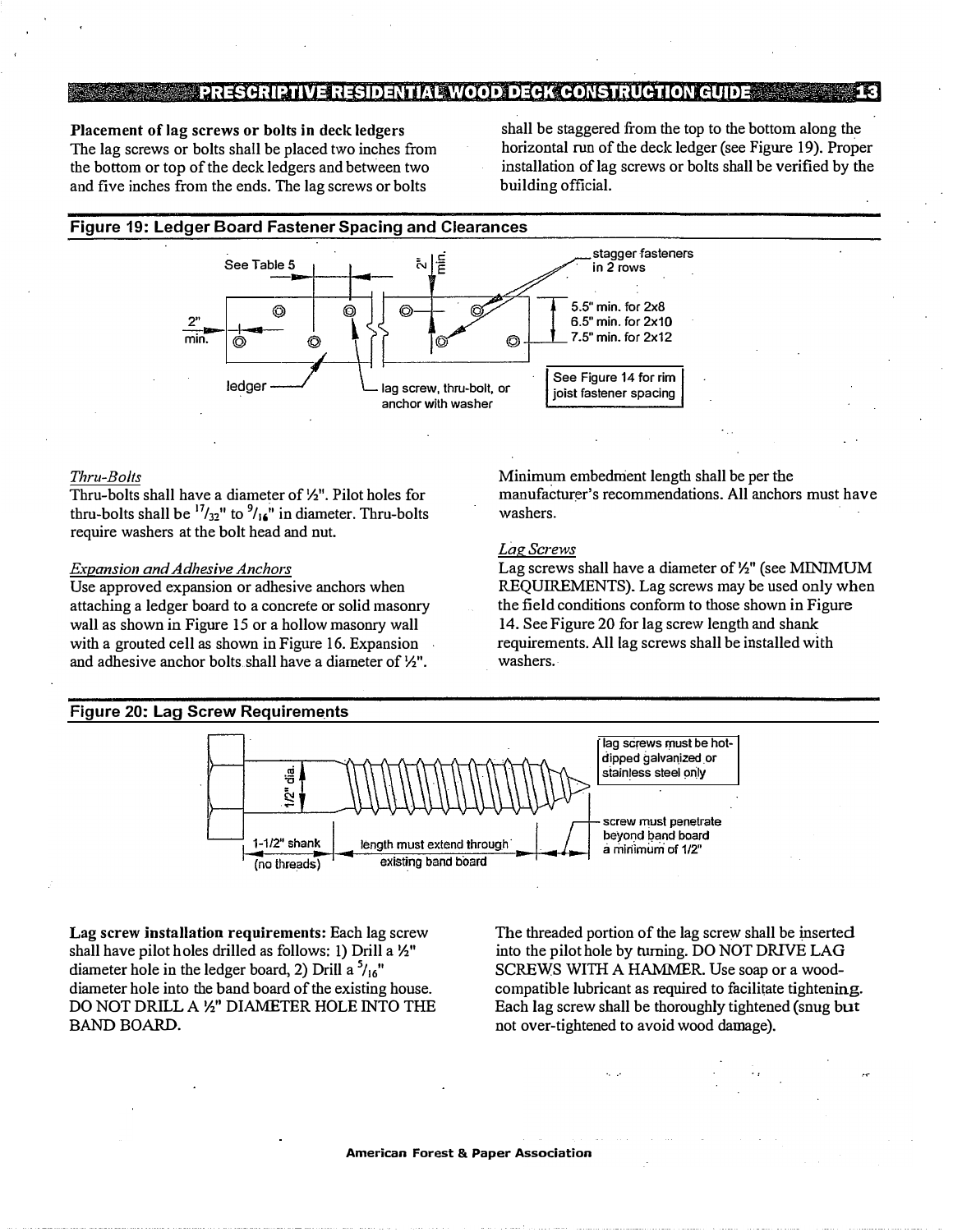## PRESCRIPTIVE RESIDENTIAL VOOD DECK CONSTRUCTION CUIDE

# **PROHIBITED LEDGER ATTACHMENTS**

Attachments to exterior veneers (brick, masonry, stone) and to cantilevered floor overhangs or bay windows are prohibited (see Figures 17 and 18). In such cases the

**Figure 17: No Attachment to or Through Exterior Veneers (Brick, Masonry, Stone)** 



## **LEDGER BOARD FASTENERS**

**Deck ledger connection to band joist or rim board.**  The connection between a deck ledger and a 2-inch nominal lumber band joist (1-½" actual) or EWP rim board bearing on a sill plate or wall plate shall be

deck shall be free-standing (see FREE-STANDING DECKS).

**Figure 18: No Attachment to House Overhang** 

overhang or bay window

constructed with ½" lag screws or bolts with washers per Table 5 and Figure 19 (see MINIMUM REQUIREMENTS). Only those fasteners noted below are permitted. LEAD ANCHORS ARE PROHIBITED.

**· Table 5. Fastener Spacing for a Southern Pine, Douglas Fir-Larch, or Hem-Fir Deck Ledger and a 2-inch Nominal Solid-Sawn Spruce-Pine-Fir<sup>7</sup> · <sup>9</sup>Band Joist or EWP Rim Board<sup>6</sup>** (Deck Live Load = 40 psf, Deck Dead Load = 10 psf) $^{3,6}$ 

| , pov. n. n. n. n.                                                       | To par, Door Dodd Loud                              | . <i>.</i> |            |            |            |            |                 |                    |
|--------------------------------------------------------------------------|-----------------------------------------------------|------------|------------|------------|------------|------------|-----------------|--------------------|
|                                                                          | <b>Rim Board</b>                                    | $6' - 0''$ | $6' - 1''$ | $8' - 1''$ | $10' - 1"$ | $12 - 1"$  | 14'-1"          | 16'-1"             |
| <b>Joist Span</b>                                                        | or                                                  | and        | to         | to         | to         | to         | to              | to                 |
|                                                                          | <b>Band Joist</b>                                   | less       | $8'$ -0"   | $10' - 0"$ | $12 - 0"$  | $14 - 0$ " | $16' - 0''$     | $18' - 0"$         |
| <b>Connection Details</b>                                                | <b>On-Center Spacing of Fasteners<sup>4,5</sup></b> |            |            |            |            |            |                 |                    |
| 1/2" diameter lag screw with<br>$15/32$ " maximum sheathing <sup>1</sup> | 1" $EWP^6$                                          | 24"        | 18"        | 14"        | 12"        | 10"        | 9"              | $8^{\overline{0}}$ |
|                                                                          | $1 - \frac{1}{8}$ " EWP <sup>6</sup>                | 28"        | 21"        | 16"        | 14"        | 12"        | 10"             | 9"                 |
|                                                                          | $1 - 1/2$ " Lumber <sup>7,9</sup>                   | 30"        | 23"        | 18"        | 15"        | 13"        | 11"             | 10"                |
| 1/ <sub>2</sub> " diameter bolt with<br>$15/32$ " maximum sheathing      | 1" $EWP^6$                                          | 24"        | 18"        | 14"        | 12"        | 10"        | 9"              | 8"                 |
|                                                                          | $1 - \frac{1}{8}$ " EWP <sup>6</sup>                | 28"        | 21"        | 16"        | 14"        | 12"        | 10"             | <b>g</b> "         |
|                                                                          | $1 - \frac{1}{2}$ " Lumber <sup>7,9</sup>           | 36"        | 36"        | 34"        | 29"        | 24"        | 21"             | 19"                |
| $\frac{1}{2}$ " diameter bolt with                                       | $1"$ EWP $6$                                        | 24"        | 18"        | 14"        | 12"        | 10"        | $\mathbf{Q}^n$  | 8"                 |
| $15/32$ " maximum sheathing and                                          | $1 - \frac{1}{8}$ " EWP <sup>6</sup>                | <b>28"</b> | 21"        | 16"        | 14"        | 12"        | 10 <sup>n</sup> | 9"                 |
| $\frac{1}{2}$ stacked washers <sup><math>2,8</math></sup>                | $1 - \frac{1}{2}$ " Lumber <sup>7,9</sup>           | 36"        | 36"        | 29"        | 24"        | 21"        | 18"             | 16"                |

The tip of the lag screw shall fully extend beyond the inside face of the band joist.

<sup>2</sup> The maximum gap between the face of the ledger board and face of the wall sheathing shall be  $\frac{1}{2}$ .

 $3$  Ledgers shall be flashed or caulked to prevent water from contacting the house band joist (see Figures 14, 15, and 16).<br>4 Les services and helte shall be staggered are Figure 10.

Lag screws and bolts shall be staggered per Figure 19.

<sup>5</sup>Deck ledgers shall be minimum 2x8 pressure-preservative-treated No.2 grade lumber, or other approved materials as established by standard engineering practice.

<sup>6</sup>When solid-sawn pressure-preservative-treated deck ledgers are attached to engineered wood products (minimum 1" thick wood structural panel band joist or structural composite lumber Including laminated veneer lumber), the ledger attachment shall be designed in accordance with accepted engineering practice. Tabulated values based on 300 lbs and 350 lbs for 1" and  $1-\frac{1}{8}$ " EWP rim board, respectively.

7 A minimum l"x9½" Douglas fir-larch laminated veneer lumber rim board shall be permitted in lieu of the 2" nominal band joist. <sup>8</sup>Wood structural panel sheathing, gypsum board sheathing, or foam sheathing not exceeding one inch thickness shall be permitted.

The maximum distance between the face of the ledger board and the face of the band joist shall be one inch.

Fastener spacing also applies to southern pine, Douglas fir-larch, and hem-fir band joists.

**American Wood Council**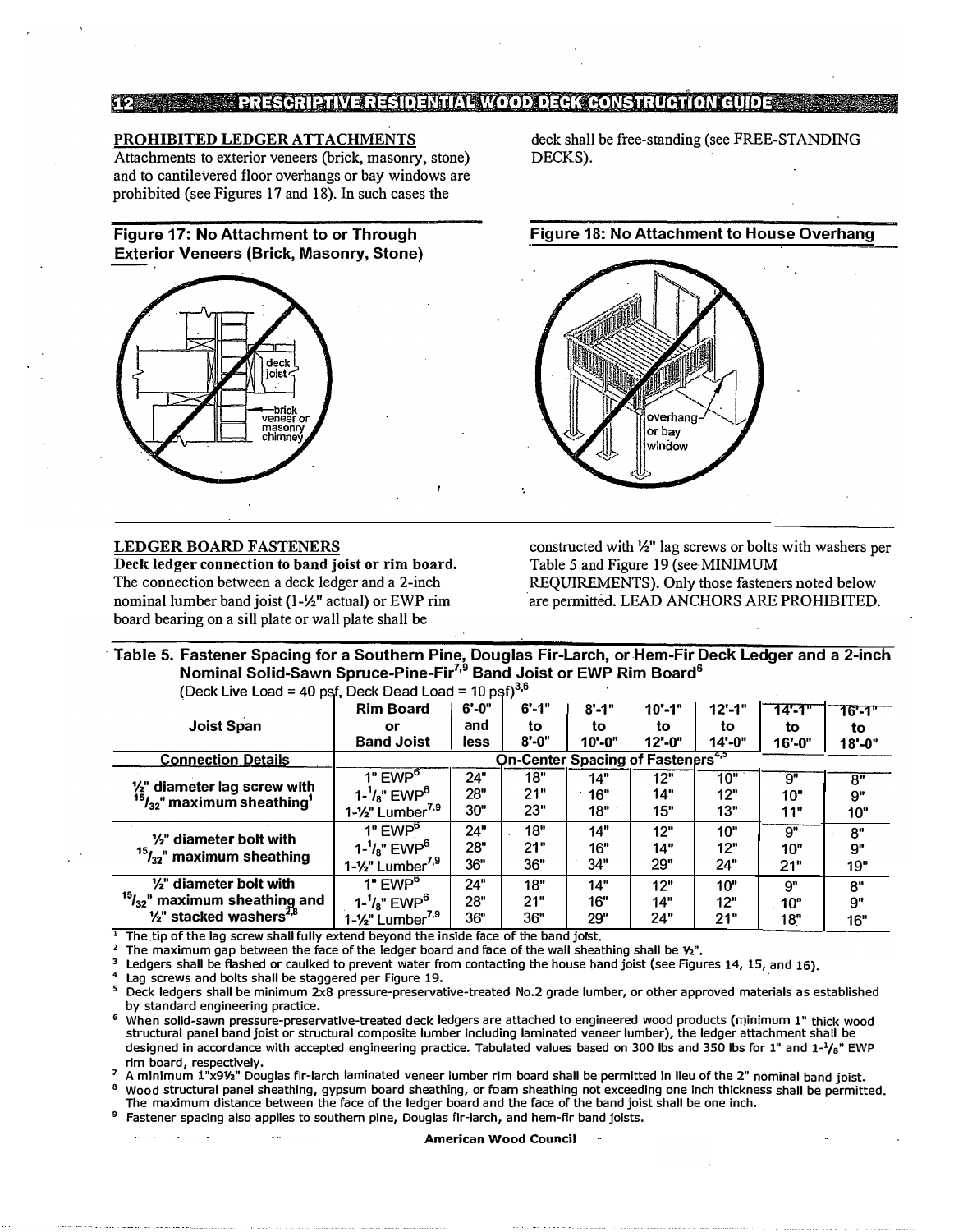

 $i.4$  mm.

**FIGURE 502.2.2.3** DECK ATTACHMENT FOR LATERAL LOADS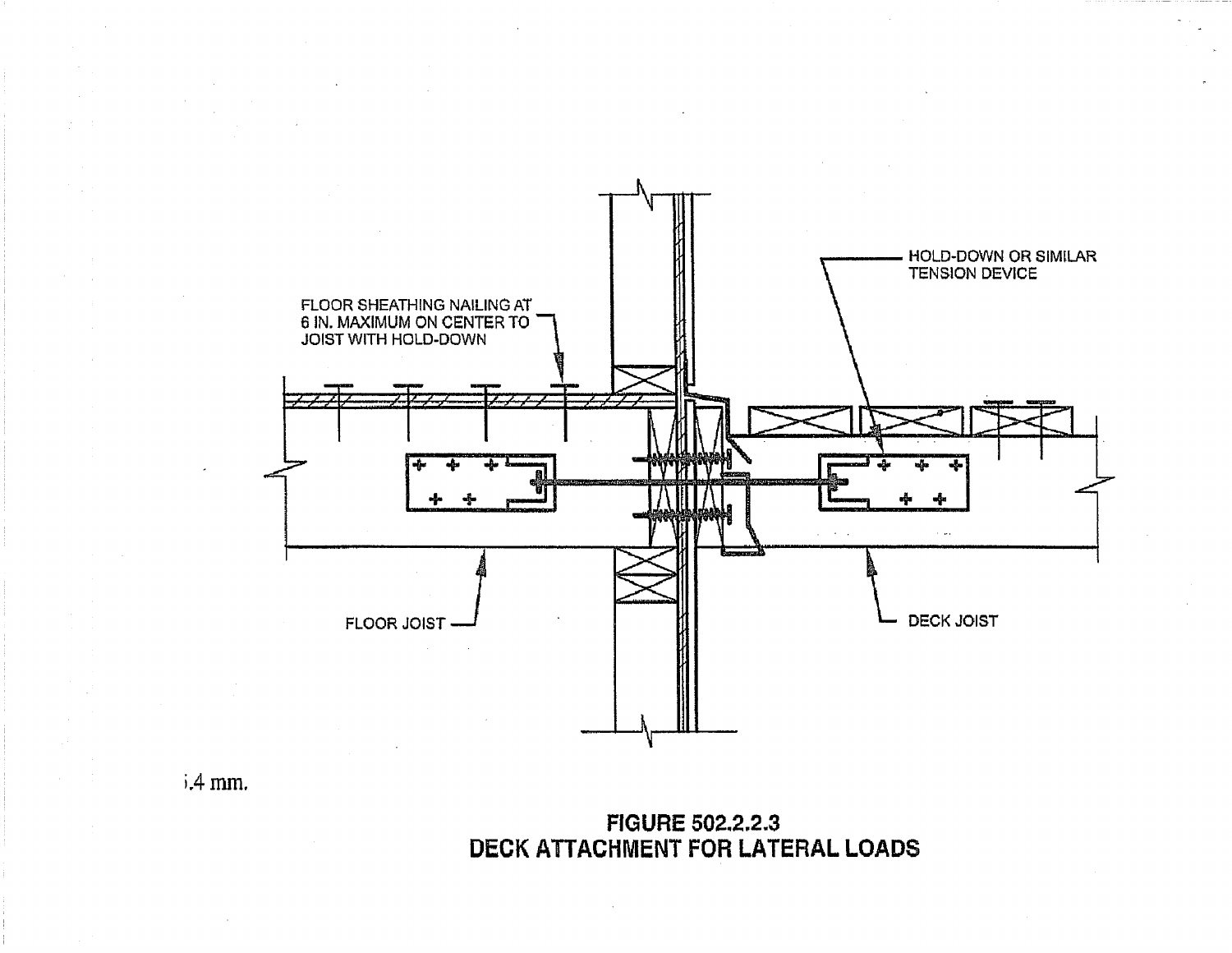